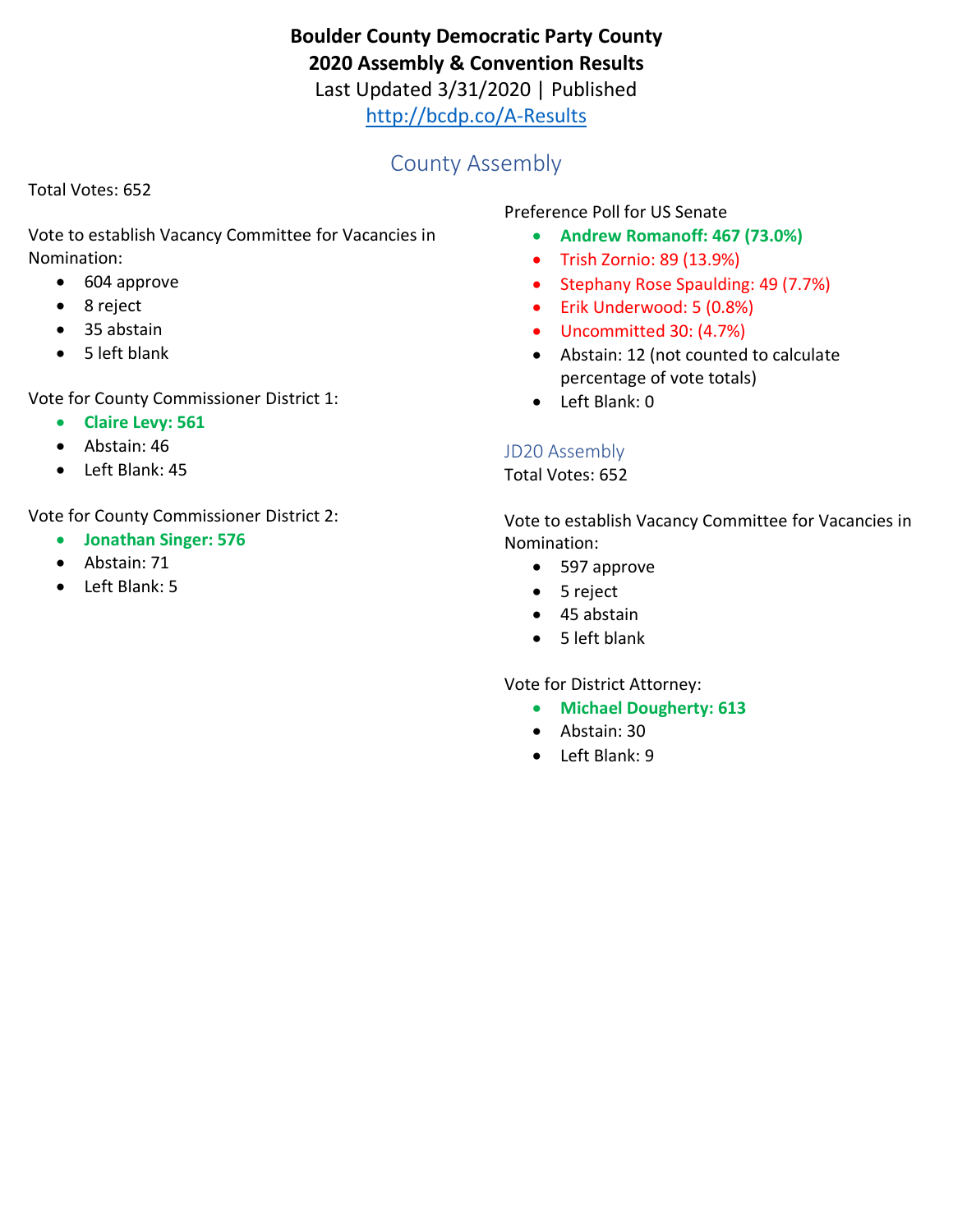# Legislative District Assemblies & Meetings

#### SD17 Assembly

Total votes: 283

Vote to Establish Vacancy Committee for Vacancies in Nomination:

- 265 Approve
- 5 Reject
- 12 abstain
- 1 left blank

#### Vote for SD17 Candidate:

- **Sonya Jaquez Lewis: 220 (78%)**
- John Kelly: 61 (22% does not meet threshold)
- Abstain: 2
- Left Blank: 0

#### SD18 Assembly

#### Total Votes: 374

Vote to establish Vacancy Committee for Vacancies in Nomination:

- **353 Approve**
- 2 Reject
- 18 abstain
- 1 left blank

Vote for SD18 Candidate:

- **Stephen Fenberg: 362**
- Abstain: 8
- Left blank: 4

### HD10 Assembly

Total Votes: 175 Vote for HD10 Candidate:

- **Edie Hooton: 171**
- Abstain: 4

## HD11 Assembly

### Total Votes: 148

#### Vote for HD11 Candidate:

- **Karen McCormick: 146**
- Abstain: 1
- Left Blank: 1

## HD12 Assembly

Total Votes: 183

Vote for HD12 Candidate:

- **Tracey Bernett: 141 (77%)**
- Cynthia Martinez: 33 (18% does not meet threshold.)
- Jeff Au Green: 7 (4% does not meet threshold.)
- Abstain: 2
- Left Blank: 0

## HD13 Meeting

Total Votes: 128

### Preference Poll for HD13 Candidate:

- **Judy Amabile: 121**
- Uncommitted: 6
- Abstain: 1
- Left Blank: 0

### HD33 Meeting

Total Votes: 36

Preference Poll for HD33 Candidate:

- **Matt Gray: 35**
- Uncommitted: 1
- Left Blank: 0